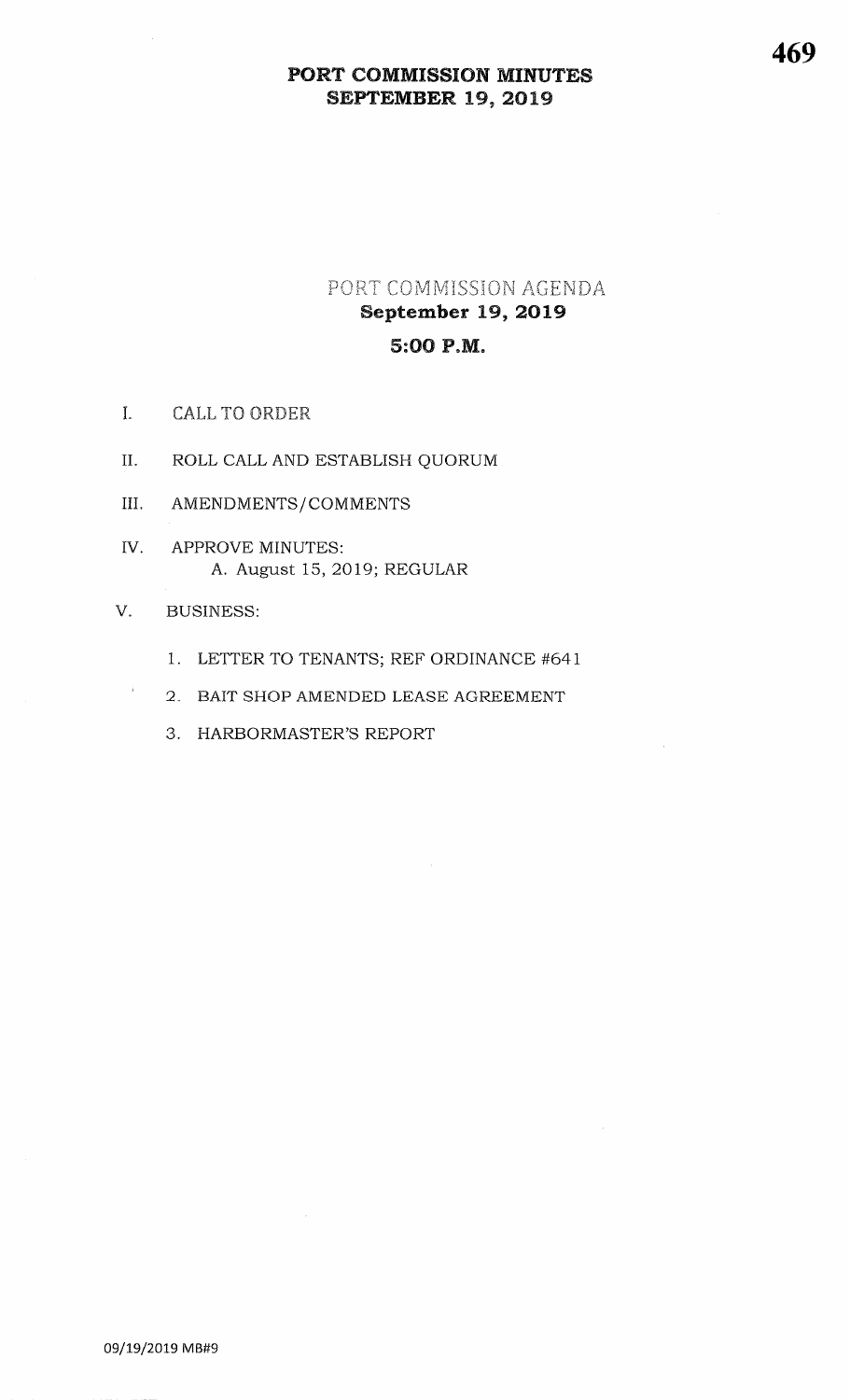Be it remembered that a regular meeting of the Port Commission of the City of Long Beach, Mississippi, was begun and held at the City Hall Meeting Room, 2OI Jeff Davis Avenue, in said City, on Thursday, September 19, 2OI9, at 5:00 o'clock p.m., it being the time, date, and place fixed for holding said meeting.

There were present and in attendance on said Commission and at the meeting the following named persons: President Phil Kies, Vice President Russell Jones, Commissioners Kevin Hicks, Brian Jernigan, Barney Hill, Harbormaster Bill Angley, Attorney Steve Simpson, and City Clerk Stacey Dahl

Absent the meeting were Secretary Don Deschenes, Commissioners Brian Currie, Dan Fillette, Jr., and Nicholas Brown.

There being a quorum present and sufficient to transact the business of this meeting, the following proceedings were had and done.

\*\*\* tr \*rl\*\* \*rk\*\*\* rr \* \*\*\*\*\*\*\*\*\*\*\*

Commissioner Kies called the meeting to order; whereupon there were no comments or amendments.

\*\*\*\*\*\*\*\*\*\*\*\*\*\*\*\*\*\*\*\*\*\*\*\*\*\*\*

There came on for consideration a letter to tenants regarding Long Beach City Ordinance 641, as follows: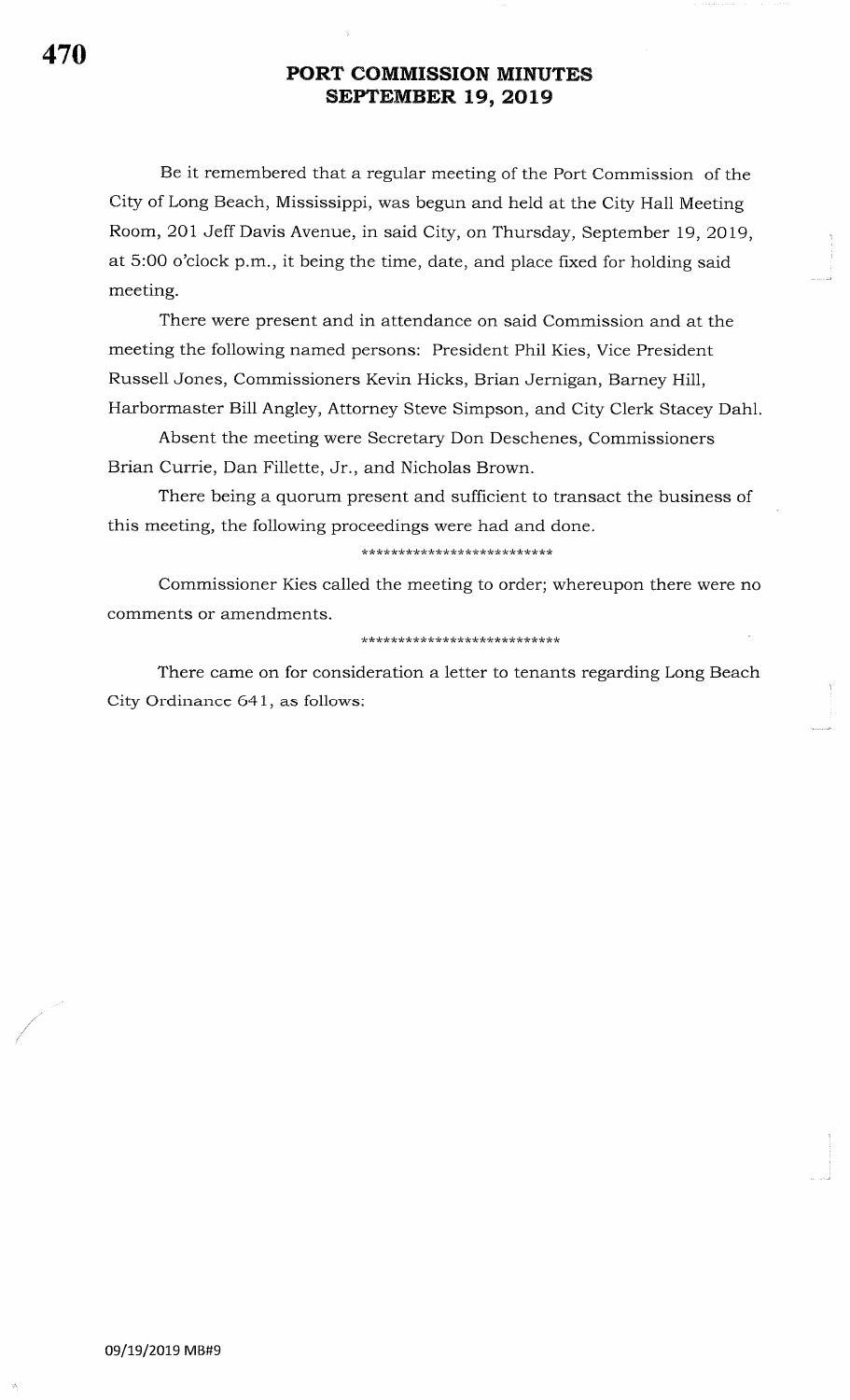Date

Dear Tenant:

Re: Long Beach City Ordinance 641

The Mayor, Board of Alderman and members of the Long Beach Port Commission are proud of the Long Beach Harbor facilities and continue working together to develop the best practices, rules and regulations for the operation, maintenance and growth of the harbor facilities for the tenants' and public's enjoyment.

All tenants are encouraged (and advised) to review the Long Beach City Small Craft Harbor Ordinance Number 641 which establishes the use and operation of the harbor facilities. It is critical all slip owners/renters read and understand their individual requirements for action regarding boats in the harbor during anticipated periods of severe weather: i.e., tropical storms/hurricanes. These requirements are detailed in the referenced ordinance. The Ordinance may be viewed and/or downloaded at the Long Beach City website or; on the Harbor FaceBook website.

Feel free to visit or contact the Harbor Master for any assistance you may require regarding this ordinance.

> Respectfully, William Angley Harbor Master

ce: Long Beach Harbor Commission

 $++$ 

 $\star\star$ 

It was the consensus of the commission to approve the aforesaid letter to tenants, directing the Harbormaster to place on letterhead, deliver to tenants and post aforesaid letter and ordinance on bulletin board, city/harbor website, etc.

#### \*\*\*\*\*\*\*\*\*\*\*\*\*\*\*\*\*\*\*\*\*\*\*\*\*\*\*\*\*

There came on for consideration an AMENDED LEASE AGREEMENT by and between Long Beach Port Commission and Brandon Boggess, as follows: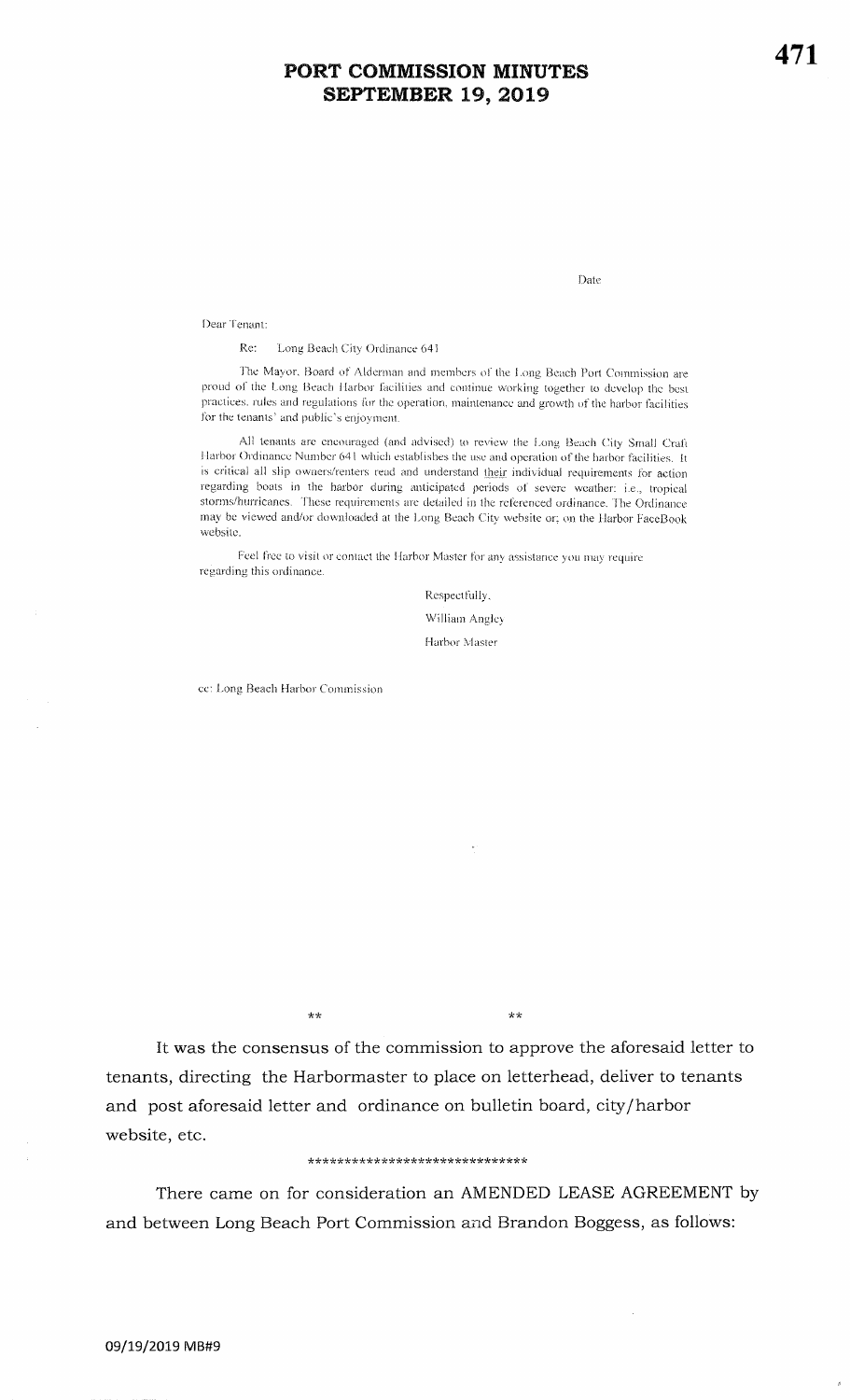### **AMENDED LEASE AGREEMENT**

This lease agreement made and entered into on this day of 2019, by and between LONG BEACH PORT COMMISSION of Long Beach, Mississippi, hereinafter referred to as "LESSOR", and Brandon Boggess d/b/a Willie's Fuel and Bait, LLC, hereinafter referred to as "LESSEE".

# SECTION ONE DEMISE, DESCRIPTION AND USE OF PREMISES

#### $(A)$ USES ALLOWED: LESSOR leases to LESSEE and LESSEE hires from

LESSOR, for the purpose of constructing, operating or maintaining thereon a marine related business and service facility, the purpose of which shall include the sale of fuel and fuel products to the boating public, non-prepared food items such as drinks, prepackaged snacks, sandwiches, and similar items and for no other purpose, those certain premises with the appurtenances, situated thereon in the City of Long Beach, County of Harrison, State of Mississippi. As used herein, the term "demised premises" refers to the real property and to any fuel storage, pumping, and delivery systems and equipment and related improvements located thereon from time to time during the term hereof, but excludes any portion of any presently existing or to be constructed elevated structure which is located on, over or encroaching upon the described property.

 $(B)$ USES PROHIBITED: LESSEE shall not use, or permit the demised premises, or any part thereof, to be used for any purpose or purposes other than the purpose or purposes for which the demised premises are hereby leased; no use shall be made or permitted to be made of the demised premises, or acts done, which will cause a cancellation of any insurance policy covering any building located or to be located on the

 $\overline{1}$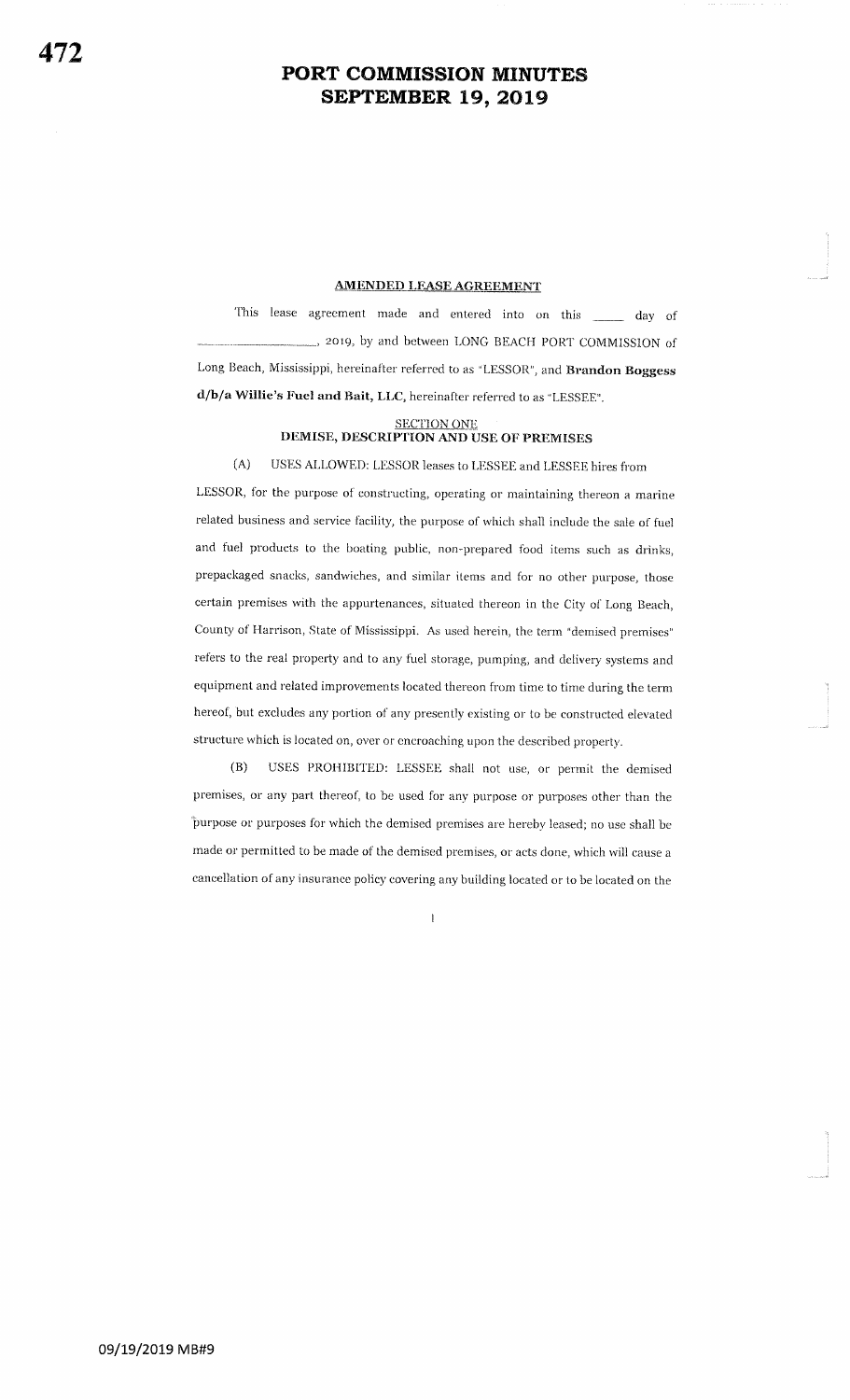premises, or any part thereof, nor shall LESSEE sell, or permit to be kept, used, or sold,in or about the demised premises, any article which may be prohibited by the standardform of fire insurance policies. No prepared foods or meals shall be sold, cooked orconsumed on the premises. No out-door activities or events shall be sponsored,conducted or allowed on the subject premises by LESSEE without prior consent ofLESSOR, and LESSEE shall, at its sole cost, comply with all requirements, pertaining to the dernised premises, of any insurance organization or conrpany, necessary for themaintenance of insurance, as herein provided, covering any building and appurtenances at any time located on the demised premises.

(C) SIGNAGE: Any sign(s) or advertising to be displayed on the subject premises shall be first submitted to and approved by LESSOR.

## SECTION TWO<br>TERM AND RENT

(A) TERM: The term of this lease shall be for a initial period of FIVE YEARS, the "primary term".

(B) RENT: Base Rent for the primary term shall be equal to the full amount of FORTY-THREE THOUSAND FIVE HUNDRED (\$ 43,500). Said rent shall be payable monthly as follows:

1. From the first day of the month commencing next after execution of this lease agreement by all parties hereto and continuing for a period of SIXTYconsecutive calendar months, rent shall be due and paid in advance on thefirst day of each month in the amount of \$725 DOLLARS.  $\,$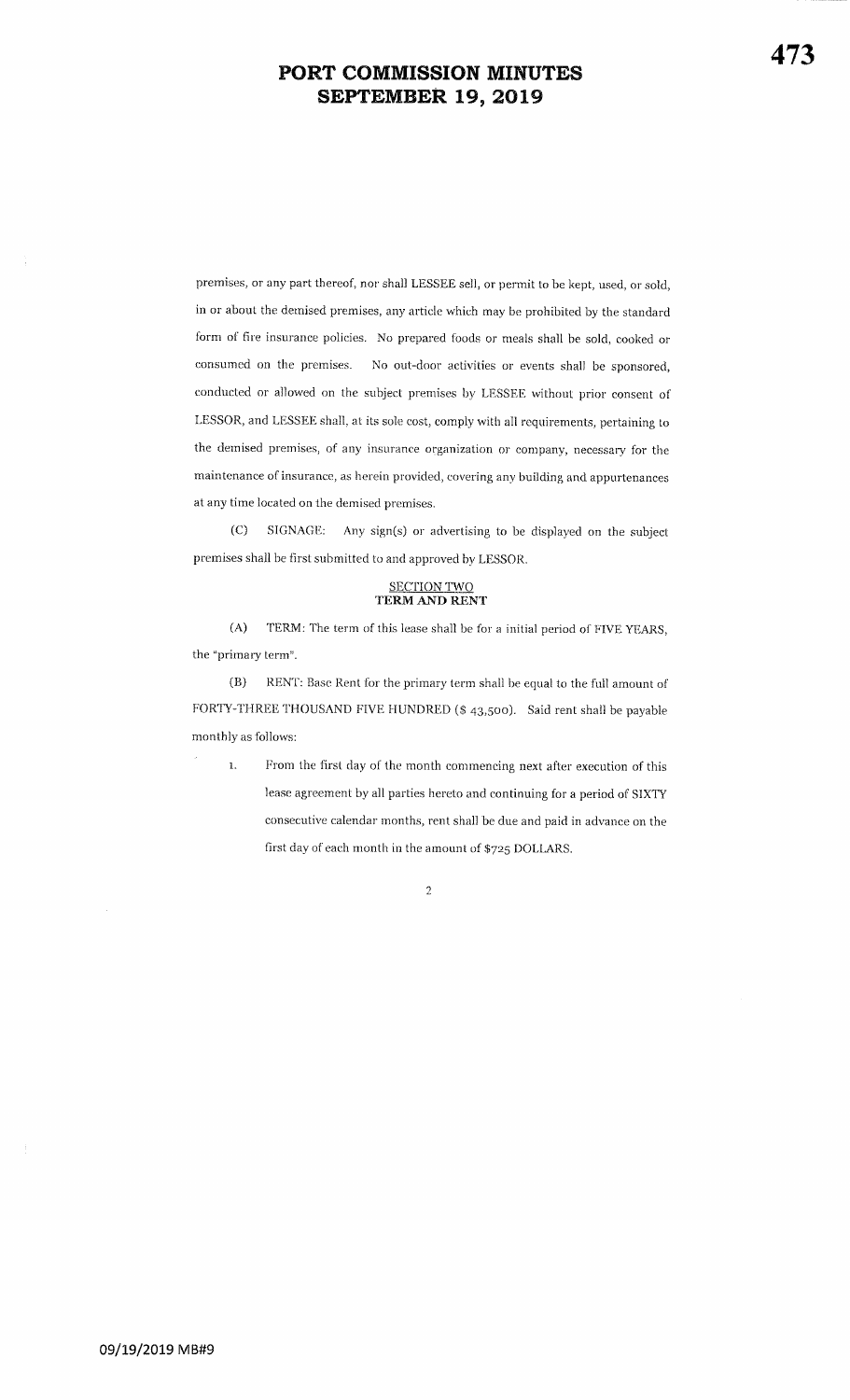- $\overline{2}$ . As additional rent during the primary term hereof, LESSEE agrees to pay to LESSOR a sum equal to THREE PERCENT  $(3%)$  of the gross sales proceeds of all fuel and fuel products sold each month. Such additional payments shall be made by the 20<sup>th</sup> day of each following month and supported by actual copies of State of Mississippi sales tax payment receipts or other tax return or payment returns or documents.
- 3. OPTION PERIOD: If the LESSEE is otherwise in compliance with the terms hereof, upon expiration of the primary term hereof, should LESSOR desire or choose to again lease or offer the subject premises for lease or let for substantially the same purposes as allowed hereunder, LESSEE shall have the option to re-lease the subject premises from LESSOR for TWO additional five year periods, each such period to be re-negotiated on such terms and conditions, including revised rent provisions, as may be agreed upon between the parties. This Option to renew shall not apply or allow LESSEE extend to his lease of the subject premises for substantially different purposes than as allowed hereunder.
- It is intended that LESSEE operate a facility for sale of fuel and fuel products to marine vessels in the Long Beach Harbor. LESSOR wishes to ensure that fuel prices remain reasonable to harbor users and competitive with those prices available in other harbors and marinas on the Gulf Coast. Therefore, it is agreed that fuel shall be sold at prices not to exceed fifteen percent over the wholesale price paid for such fuel by LESSEE. Price for 4.

3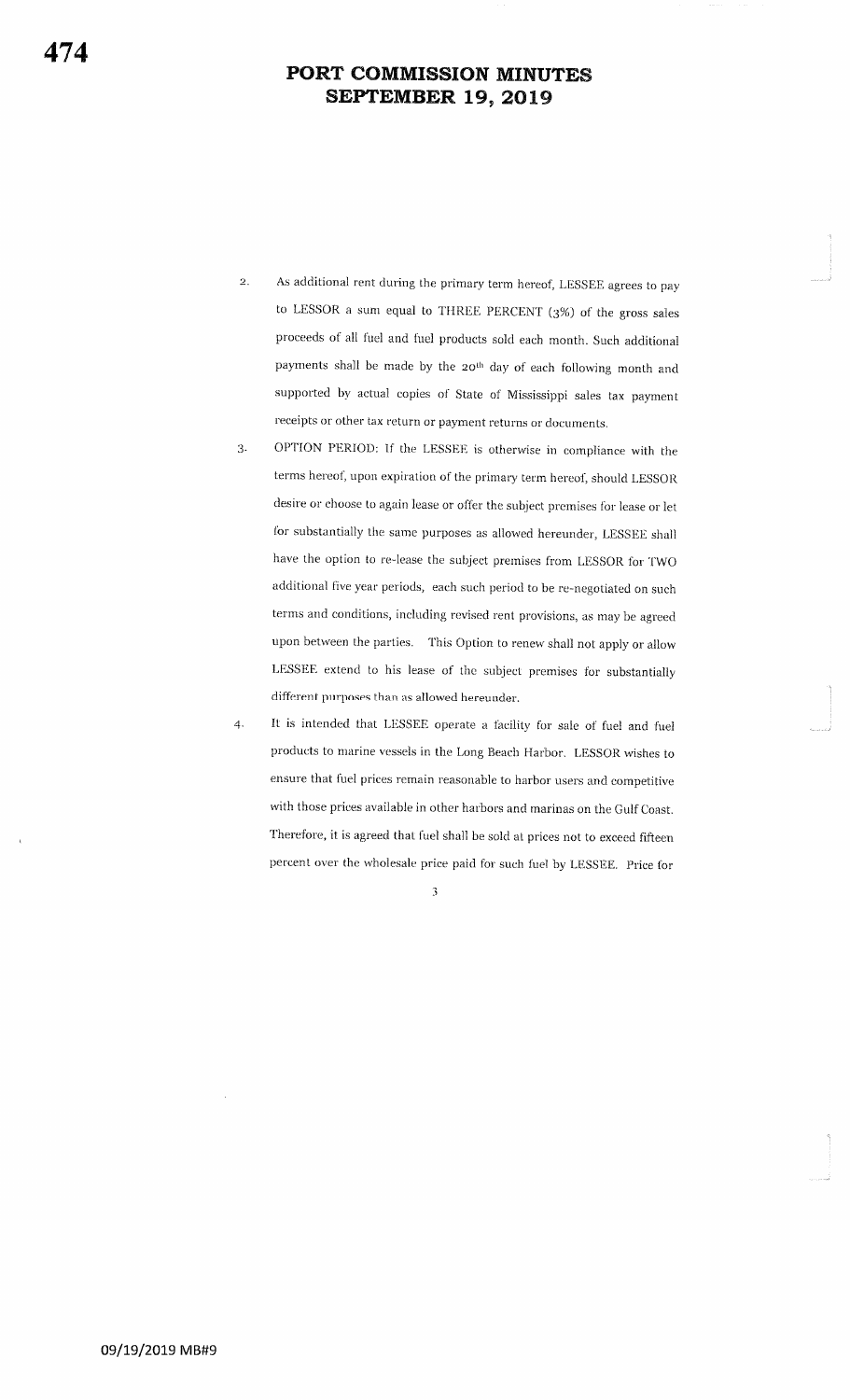fuel must be adjusted consistently by LESSOR to reflect his most recent fuel purchase cost, and shall be subject to audit by LESSOR.

 $(C)$ HOURS OF OPERATIONS: LESSEE shall be open for operation during all hours as specified in DMR regulations. In addition, LESSEE shall also maintain hours of operation as follows: Sunday through Thursday 6:00 AM to 5:00 PM and Friday and Saturday 5:00AM to 5:00 PM. In the event of inclement weather the business can be closed providing a sign is posted stating a date/time the business is scheduled to be reopened for normal business. During said hours LESSEE shall provide those services listed above and described herein. With the notification and permission of the port commission, these hours can be adjusted to shorter periods of operation during those months public marine operations are reduced, e.g., winter. The retail price of live bait shall be competitive with the average retail price for the same type bait sold elsewhere in Harrison County. Failure to comply with these provisions shall constitute an act of default and grounds for immediate termination of this lease.

## SECTION THREE<br>WARRANTIES OF TITLE AND QUIET POSSESSION

LESSEE shall satisfy itself as to the state of the title of the LESSOR's premises. LESSOR will not warrant title to the demised premises and will lease only such interest that it may have, if any.

## SECTION FOUR<br>WASTE AND NUISANCE PROHIBITED

LESSEE shall not commit, or suffer to be committed any nuisance or obnoxious activity on or about the demised premises. LESSEE shall not commit, or suffer to be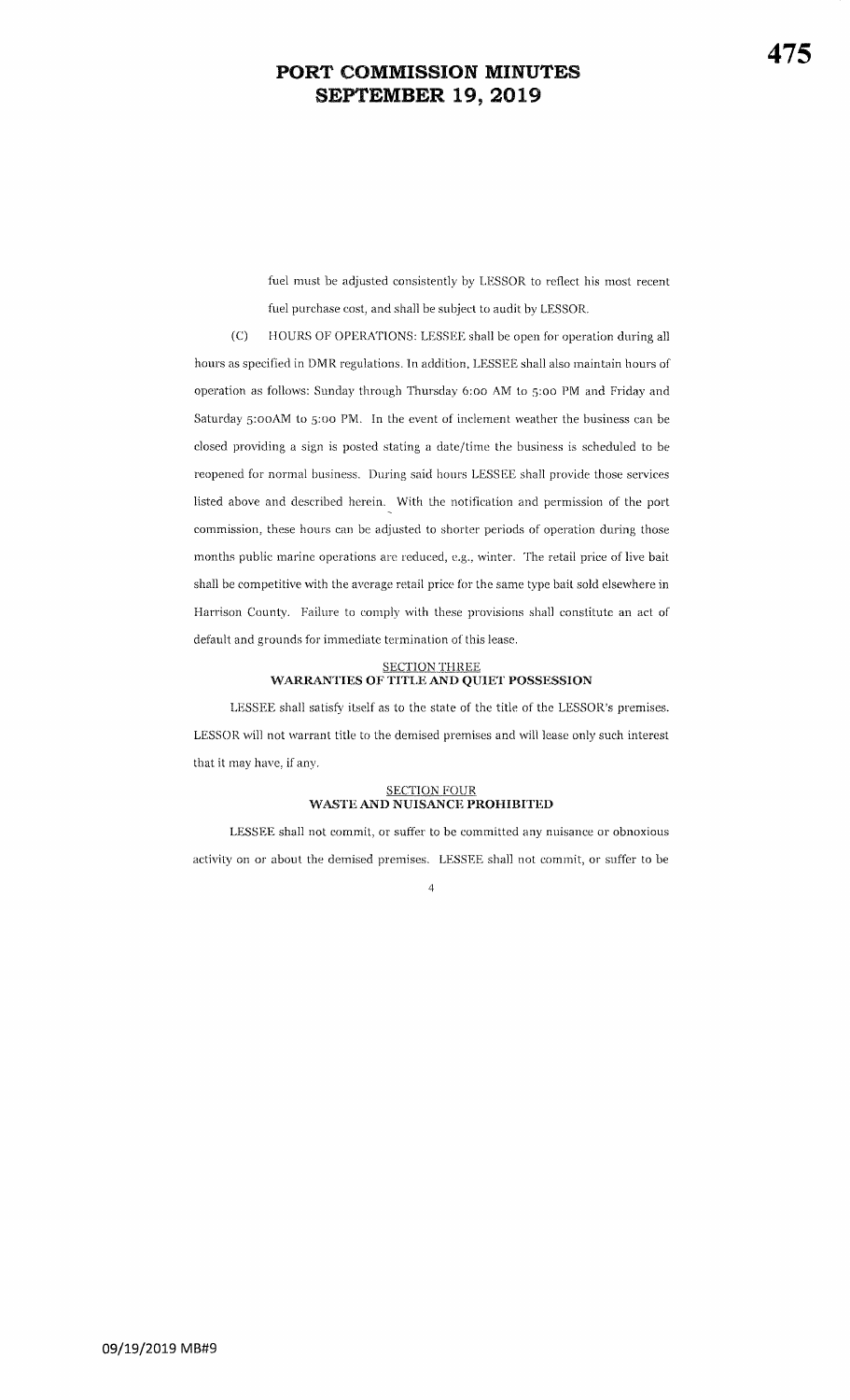committed any waste which includes but is not limited to failure to have and make available fuel to the public for any period in excess of forty-eight (4g) hours, except in case of acts of God, inability due to mechanical breakdown beyond the ability of LESSEE to have corrected within said time, or otherwise by lawful order of any appropriate jurisdiction.

#### SECTION FIVE SUBLETTING

LBSSEE shall not have the right to assign or sublet this lease either in whole or in part.

#### **SECTION SIX NOTICES**

AII notices, demands, or other writings in this lease provided to be given, or which may be given, by either party hereto to the other, shall be deemed to have been fully given and delivered when made in writing and deposited in the United States mail, return receipt requested and postage prepaid, and addressed as follows:

| TO LESSOR: | Long Beach Port Commission<br>Post Office Box 929<br>Long Beach, MS 39560                     |
|------------|-----------------------------------------------------------------------------------------------|
| TO LESSEE: | Brandon Boggess<br>d/b/a Willie's Fuel and Bait, LLC<br>309 Rita Lane<br>Long Beach, MS 39560 |

The address to which any notice, demand, or other writing may be given to any party as above provided may be changed by written notice given by such part as above provided.

5

frh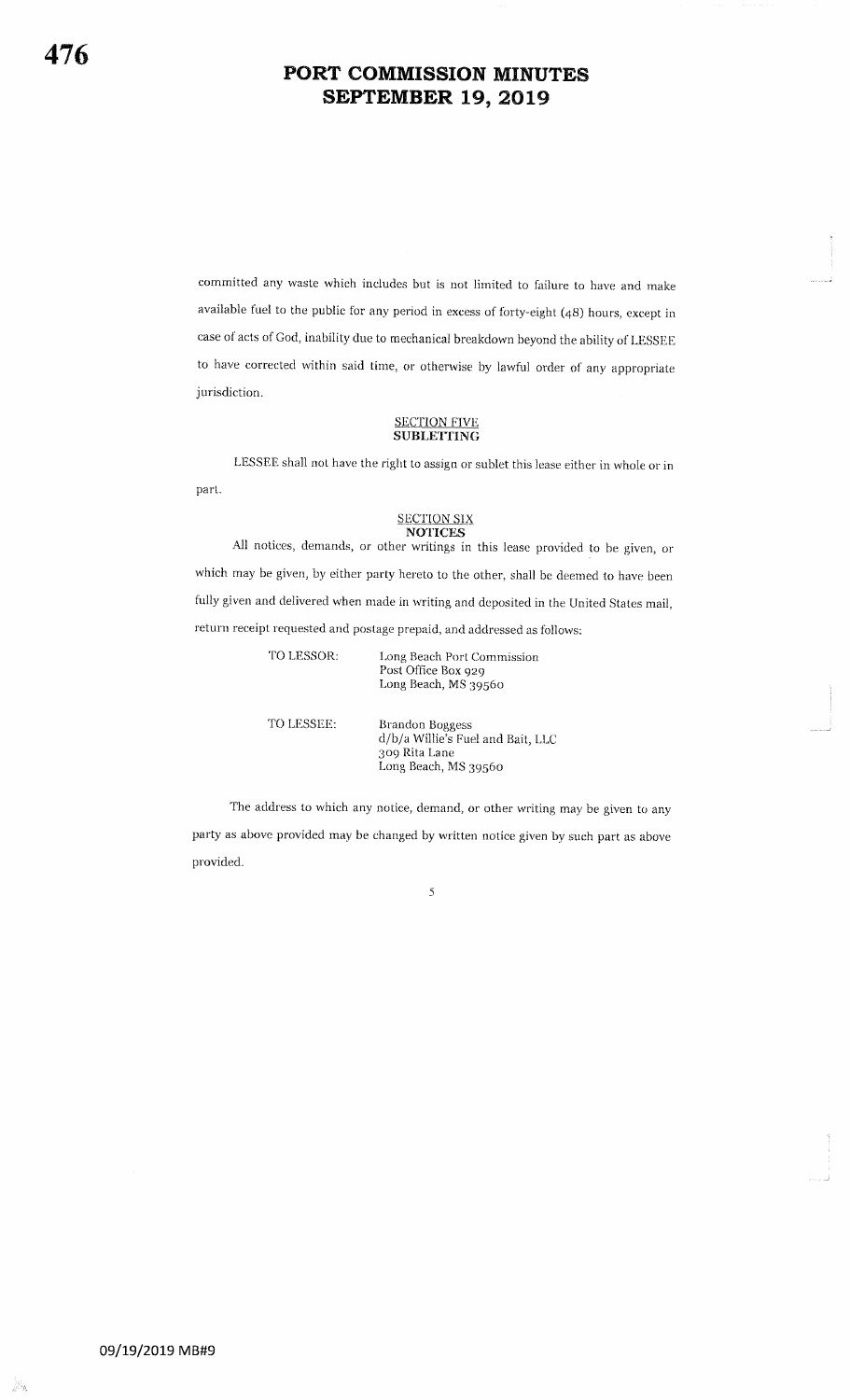## <u>SECTION SEVEN</u><br>CONSTRUCTION AND IMPROVEMENTS

(A) IMPROVEMENTS: LESSEE shall have the right to make such temporary improvements on the premises and alterations to such improvements which from time to time LESSEE may deem necessary in furtherance or operation of his business use of the premises; provided, however, LESSEE will in no event make any alterations, improvements, or other changes of any kind to any structure or building on thepremises that will decrease the value of such structure or building, or that will adversely affect the structural integrity of the structure or building. Any such activities must alsobe submitted to and approved by the LESSOR prior to commencement of construction in accordance with subparagraph (c) beiow.

(B) COST: All alterations, improvements and changes constructed by the LESSEE upon or contiguous to the demised premises shall be at LESSEE's sole expense.

(C) ALTERATIONS, IMPROVEMENTS AND CHANGES PERMITTED: The plans and specification for any such alterations, improvements, and changes to beconstructed by LESSEE shall be approved by LESSOR, prior to commencement of actual construction. LESSOR shall approve or disapprove the pians and specifications withsixty (60) days of their submission or LESSOR shall be deemed to have granted itsapproval.

(D) DISPOSITION OF NEW IMPROVEMENTS: Any alterations, improvements, and changes constructed by LESSEE to any presently existing improvements on the premises shall become the property of LESSOR, and LESSEE shall have only a leasehold therein, subiect to the terms hereof.

6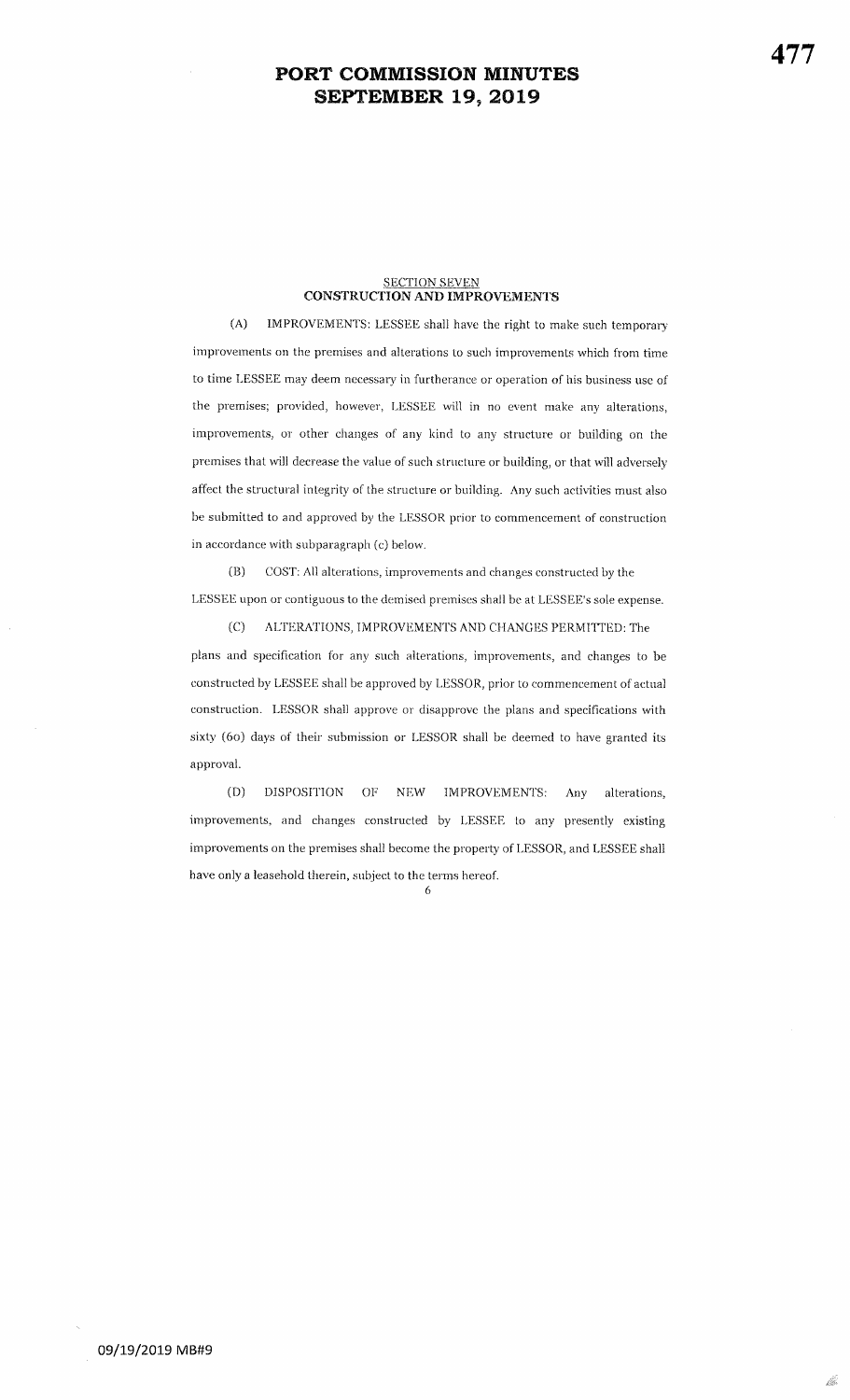# $\frac{\text{SECTION EIGHT}}{\text{REPAIRS AND DESTRUCTION OF IMPROVEMENTS AND EQUIPMENT}}$

 $(A)$ MAINTENANCE OF IMPROVEMENTS AND EQUIPMENT: LESSEE shall, throughout the term of this lease, keep and maintain the premises, including all buildings, fuel pumps, fuel storage tanks and related equipment and any other improvements of whatever kind located on the premises, or which may be a part thereof, and all appurtenances thereto, in good, sanitary, and neat order, condition and repair. Any costs of maintenance or repair shall be borne by the LESSEE up to the first TWO HUNDRED FIFTY DOLLARS (\$250.00) per occurrence. Any amount in excess of said amount per occurrence shall be the responsibility of the LESSOR. At the end of the primary term hereof, plus any extensions, LESSEE agrees to return the subject premises to LESSOR in its present condition, subject only to customary and reasonable wear and tear.

COMPLIANCE WITH LAWS: LESSEE shall comply with and abide by all  $(B)$ federal, state, county, municipal, and other governmental statutes, ordinances, laws, and regulations affecting the demised premises, and any activity or condition on or in such premises.

(c) DAMAGE TO AND DESTRUCTION OF IMPROVEMENTS/ CASUALTY LOSS: In the event the leased premises shall be destroyed or rendered totally untenable by fire, earthquake, tornado, hurricane or other cause beyond the control of the LESSOR, this agreement shall cease and terminate as of the date of such destruction and the rental shall then be accounted for between the LESSOR AND LESSEE. In case of damage to or destruction of improvements leased hereunder, LESSEE may, at its own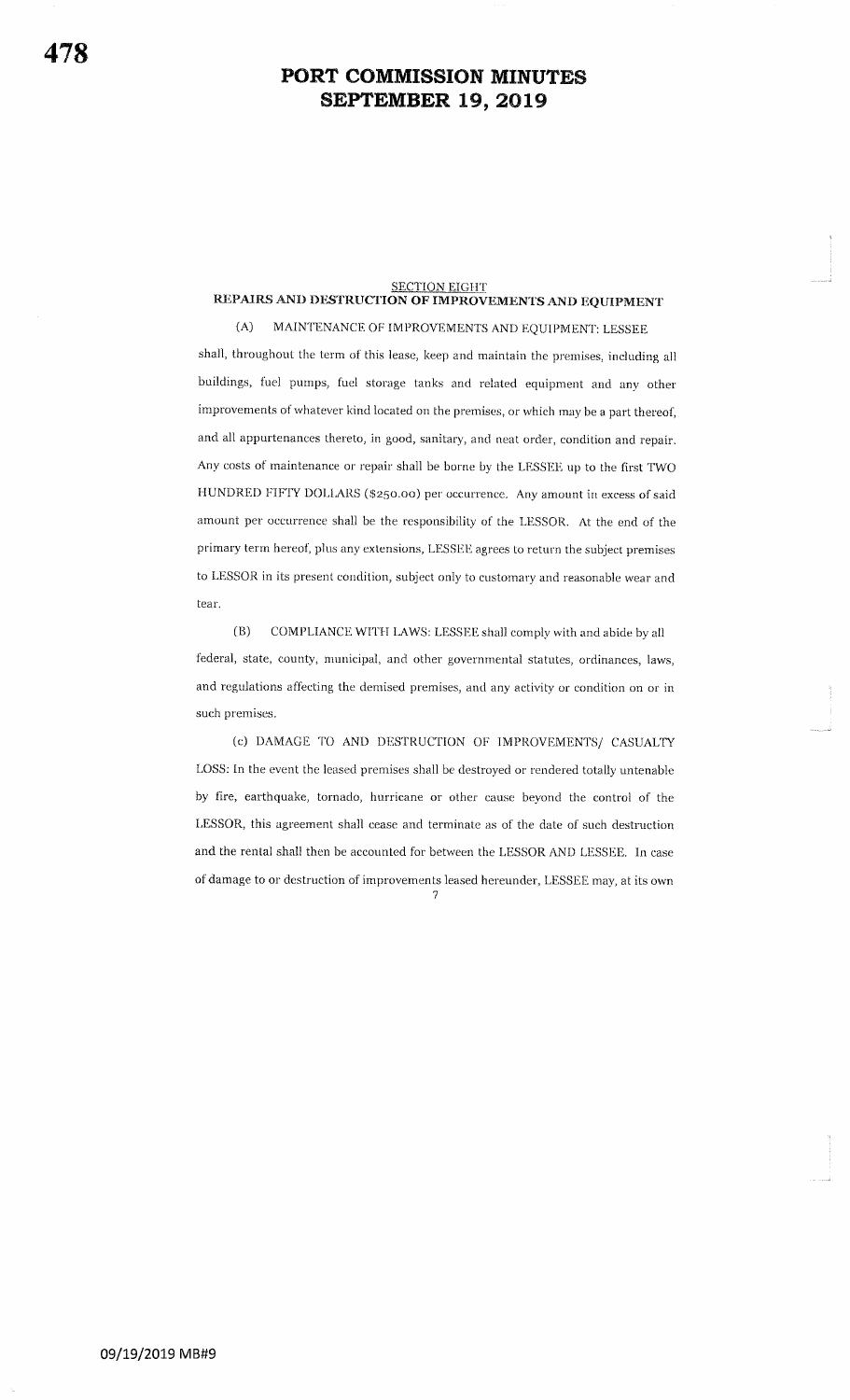expense, repair and restore the same to a condition as good or better than that whichexisted prior to such damage or destruction.

(D) The city (Harbor) is responsible for arranging the removal and relocating of the bait shop building, while the lessee is responsible for the contents of the building (trailer). The lessee shall provide assistance (as required) to harbor personnel in securing the building for transportation from the harbor.

(E) Lessee is responsiblc for removing all equipment associated with the "livebait" building and assisting harbor personnel with securing the building for "heavy weather".

(F) Lessee shall provide assistance to harbor personnel in the removal of the fuel tank facility for relocation at a "safe harbor" as requested by the city official in charge of the tank removal^

(G) LESSEE shall maintain hazard and windstorm insurance in an amount equal to the value of the inrprovements constructed on the demised premises. It isagreed that the proceeds of any such covering any such damage or destruction shall bepaid to the LESSOR in the event of a total destruction of the subject premises and cancellation of the lease as provided above. In the event of damage to the subject premises such that LESSEE elect to repair same, any insurance proceeds paid to LESSOR may be applied to the costs of such repair.

#### SECTION NINEUTILITIES

LESSEE shall fully and promptly pay for all water, gas, heat, light, power, telephone serice and other pubiic utilities of every kind furnished to the premises $\mathbf{B}$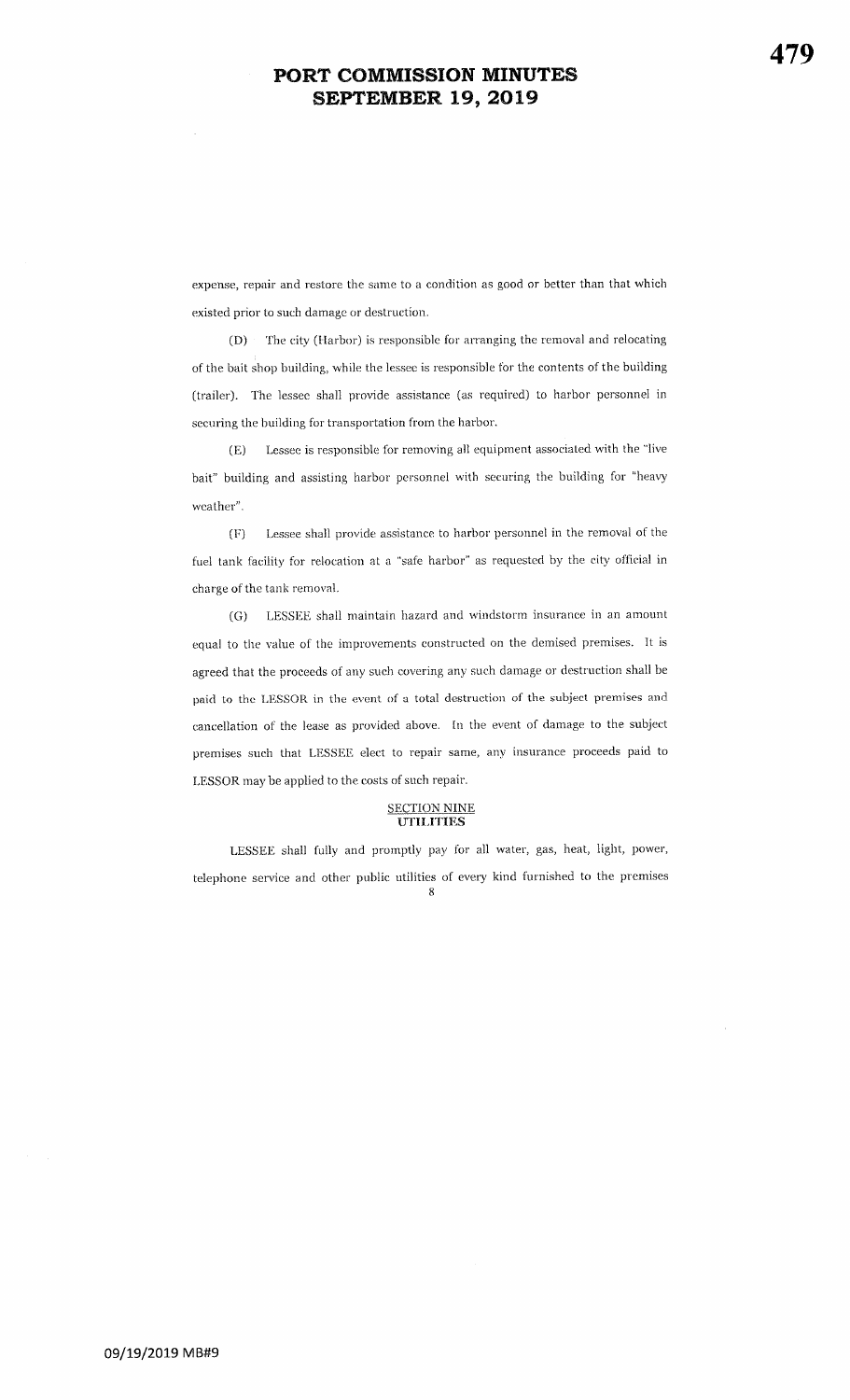throughout the term hereof, and all other costs and expenses of every kind whatsoever of or in connection with the use, operation, and maintenance of the premises and all activities conducted thereon, and any and all taxes of any kind assessed against the demised premises and any personal property located thereon and LESSOR shall bear no responsibility of any kind thereof.

## **SECTION TEN**<br>**INSURANCE**

PERSONAL INJURY LIABILITY: LESSEE shall maintain in effect  $(A)$ throughout the term of this lease personal injury liability insurance covering its activities on the premises in the amount of ONE MILLION DOLLARS (\$1,000,000) for injury to or death of any one person, and TWO MILLION DOLLARS (\$2,000,000) for injury to or death of any number of persons in one occurrence. Such insurance shall specifically insure LESSEE against all liability assumed by it hereunder, as well as liability imposed by law, and shall name Lessor as a co-insured thereunder. Such policy shall be endorsed as to create the same liability on the part of the insurer as though separate policies had been written for LESSOR and LESSEE. A copy of each such policy shall be delivered to LESSOR.

## SECTION ELEVEN<br>INDEMNIFICATION

LESSOR shall not be liable for any loss, injury, death or damage to persons or property, which at any time may be suffered or sustained by LESSEE or any person whomsoever may at any time be using or occupying or visiting the demised premises or be in on or about the same, whether such loss injury or death or damage shall be caused

 $\ddot{Q}$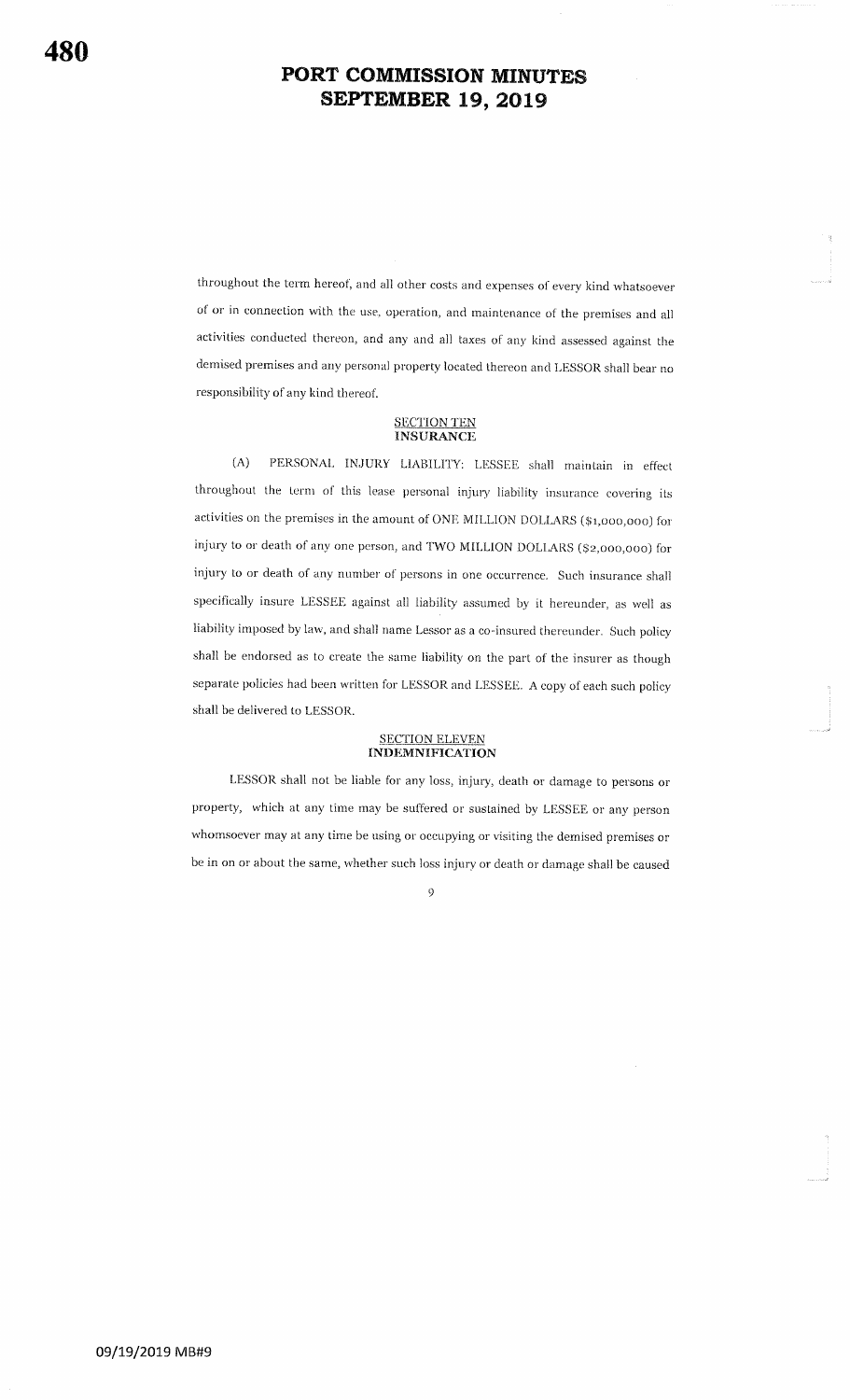by or in any way result from or arise out of an act, omission, negligence of LESSEE or of an occupancy visitor or user of any portion of the premises, or shall result from or becaused by any other matter whether of the same kind as, or of a different kind than, the matters or things above set forth, and LESSEE shall indemnify LESSOR against all claims liability, loss or damage whatsoever on account of any such loss, injury, death or damage. LESSEE expressly acknowledges that it accepts the premises and property as is, and hereby waives all claims against LESSOR. This section shall not apply to loss, injury, death, or damage arising by reason of the gross negligence or willful misconduct of LESSOR, its agents or employees.

## SECTION TWELVE<br>ENVIRONMENTAL INDEMNITY

(A) Lessee is prohibited from discharging, disposing or depositing or allowing to be spilled or wasted any hazardous substances in any manner whatsoever on thedemised premises or location. Lessee may only use hazardous substances on the demised premises or location if such substance and/or materials are utilized in the manner prescribed or permitted by federal and state statutes and regulations. Lessee agrees to indemnify and hold the Lessor harmless from and against any and all claims, demands, damages, losses, liens, liabilities, penalties, fines, lawsuits and other proceedings and costs and expenses (including attorney's fees) arising directly or indirectly from or out of or in any way connected with Lessee's use or disposal ofhazardous materials on the demised premises or location resulting in any damage to Landlord's properfy, environmental or otherwise. Lessee acknowledges that it will ber0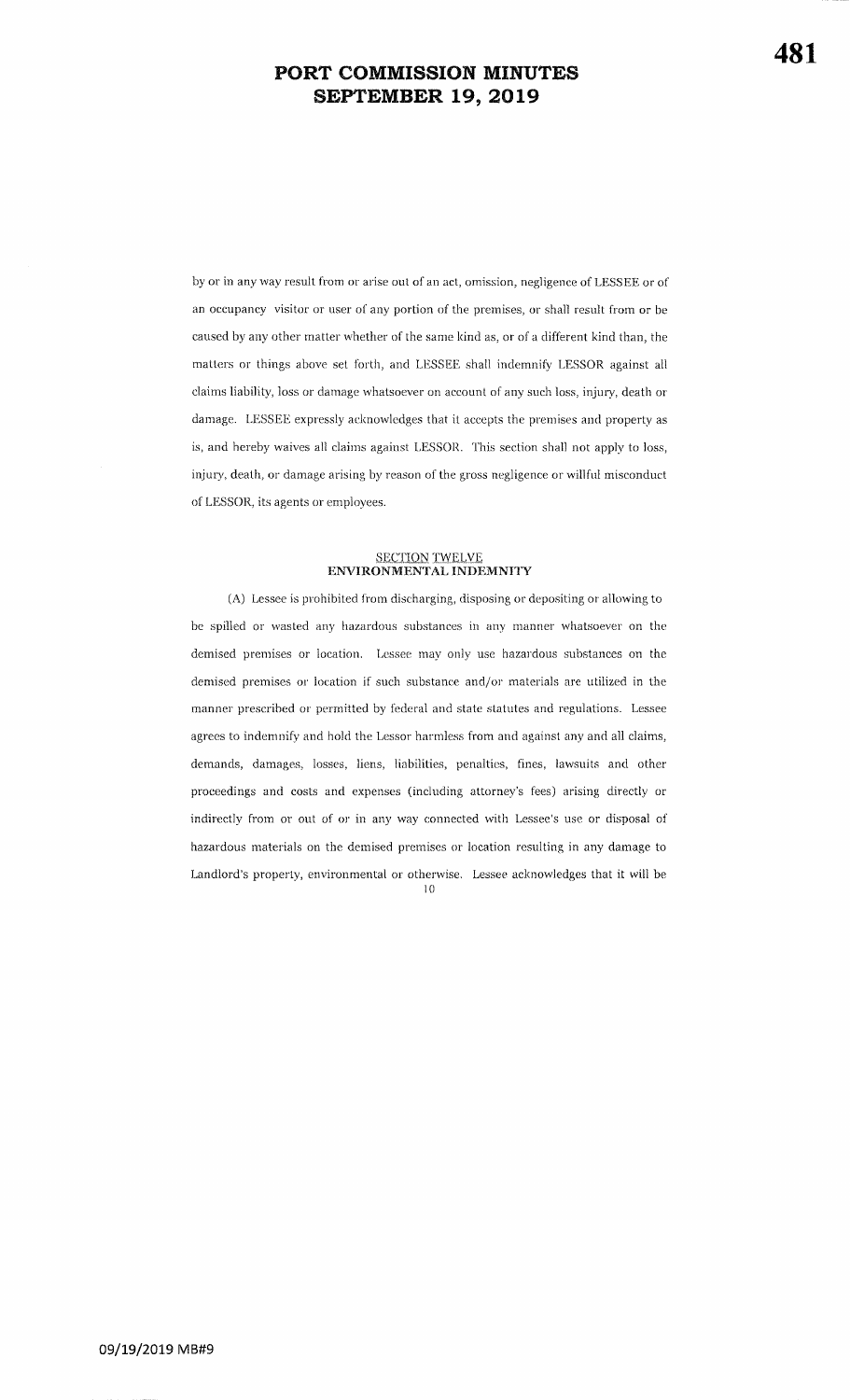solely responsible for all costs and expenses related to environmental clean up, as may be required by Mississippi Department of Environmental Quality, the United States Environmental Protection Agency, United States Coast Guard or by an applicable law, rule or regulation, resulting from any release, threatened release, use or disposal of any hazardous substances and/or hazardous materials on the demised premises or location caused by Lessee or its business guests licensees or invitees, and agrees to indemnify and hold Lessor fully harmless from any liability, costs and expenses related to same, excluding damages, liabilities, costs and/or expenses relating to any condition that is documented to exist prior to execution of this agreement, but only to such extent.

 $(B)$ The terms "hazardous substances" and "hazardous materials" shall include "hazardous waste, hazardous or toxic material, a hazardous, toxic or radioactive substance, petroleum, including crude oil or any fraction thereof, flammable explosives, asbestos, any material containing polychlorinated biphenyls, and any of the substances defined as "hazardous substances" or "toxic substances" in the Comprehensive Environmental Response, Compensation and Liability Act of 1980, as amended, 42 U.S.C. Section 9601, et seq., Hazardous Materials Transportation Act, 49 U.S.C. Section 1802, et seq., the Resource Conservation and Recovery Act, 42 U.S.C. Section 6901, et seq., and the Toxic Substance Control Act of 1976, as amended, 15 U.S.C. Section 2601, et seq., or any other federal, state, local or other governmental legislation, statute, law, code, rule, regulation or ordinance identified by its terms as pertaining to the disposal, storage, generation or presence of hazardous substances or waste.

 $11$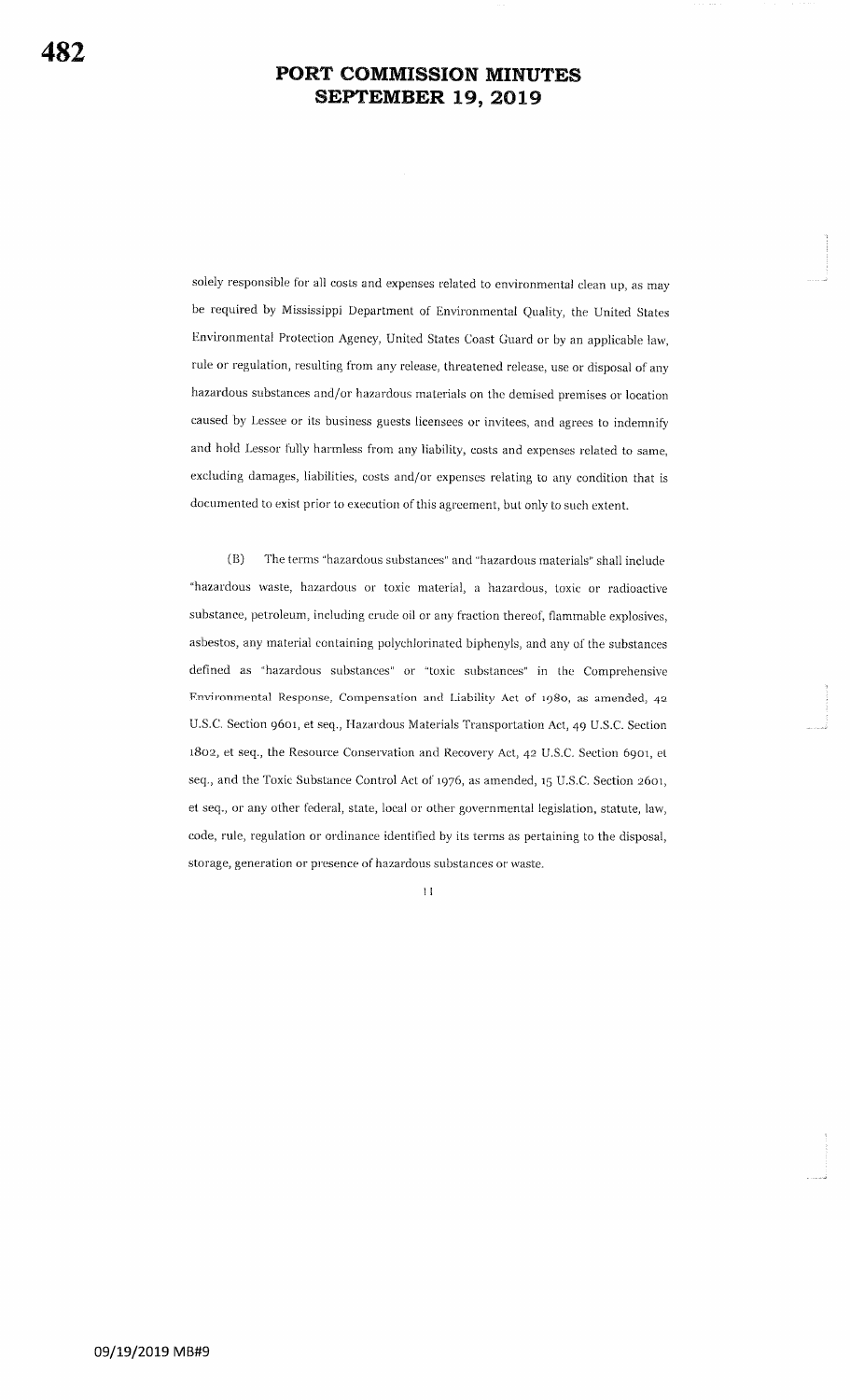(C) LESSEE also agrees to observe and comply with requirements of the NOAA sponsored CLEAN MARINA PROGRAM.

#### SECTION THIRTEEN INGRESS AND EGRESS BY WATER

LESSOR authorizes LESSEE, during the time this lease agreement remains in force and effect, to create and maintain an egress and ingress for the passage of boats over and upon the water within the Long Beach Harbor to the southern boundary line of the area described above for the purpose of approaching and accessing the fuel facility. No boats shall dock at any pier utilized by LESSEE except boats docked for the purpose of conducting business with LESSEE, and in no case or event for a period of time great the eight (8) consecutive hours.

## <u>SECTION FOURTEEN</u><br>CONDITIONS OF DEFAULT

Any breach or violation of any term hereof shall constitute a detault hereunder,and entitle the LESSOR to the rights and remedies provided herein, in addition to all other remedies provided by law.

It shall also be considered an act of default should the LESSEE fail to have andmake available fuel to the public for an period in excess of forty-eight  $(48)$  hours, except in case of acts of God, inability due to mechanical breakdown beyond the ability ofLESSEE to have corrected within said time, or otherwise by lawful order of any appropriate jurisdiction.

It shall also be considered an act of default for LESSEE to either fail to properly and accurately account to LESSOR all fuel purchases and sales occurring during the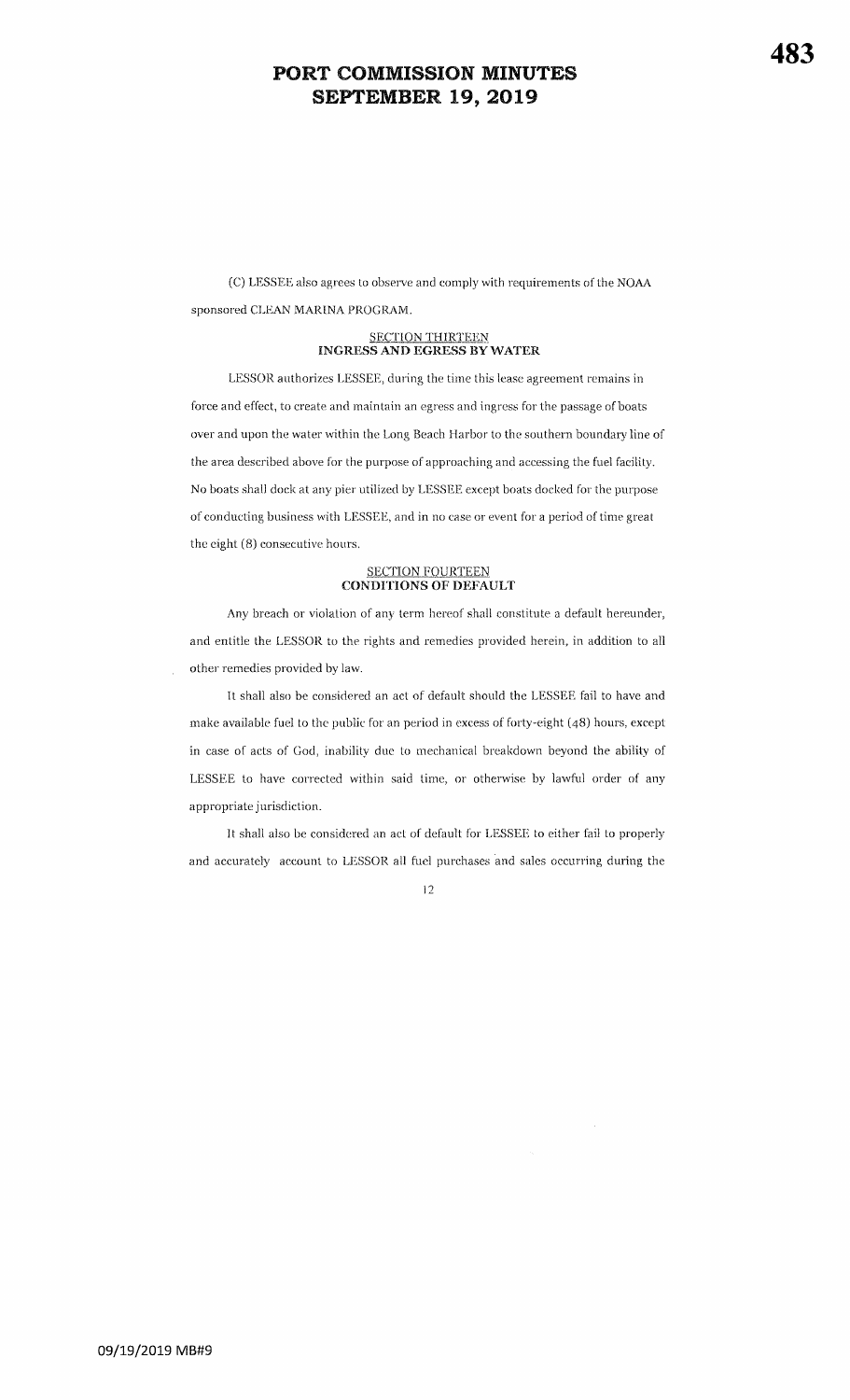term hereof, or to inconsistently, inaccurately or improperly reflect and revise fuel sales prices in accordance with the limitations contain in Section Two above.

#### SECTION FIFTEEN NOTICE OF DEFAULT

A notice of default shall consist of a written notice of the acts or omissions of LESSEE which constitutes the default and the action required by LESSEE to cure the default. The notice of default shall be mailed by United States mail, postage prepaid, return receipt requested, to LESSEE's mailing address given above.

#### SECTION SIXTEEN EXERCISE OF LESSOR'S RIGHTS

Except for LESSEE's non-payment or untimely payment of rent, for which no notice is required, or for default for failure to properly and accurately account to LESSOR for all fuel purchases and sales , or to consistently, accurately and properly reflect and revise fuel sales prices in accordance with the limitations contain in Section Two hereof, for which three instances of Notice of such event of default shall be required before any remedy of cancellation is available, LESSEE shall not be in default of this Lease Agreement and LESSOR shall not exercise any of its rights and remedies contained herein, or terminate this Lease Agreement for any reason, except upon the following conditions:

(1) LESSOR has sent LESSEE a notice of default as required in Section Fourteen herein and;

(2) Thirty (30) days have elapsed from the date of mailing of Notice of Default by LESSEE; and

 $13$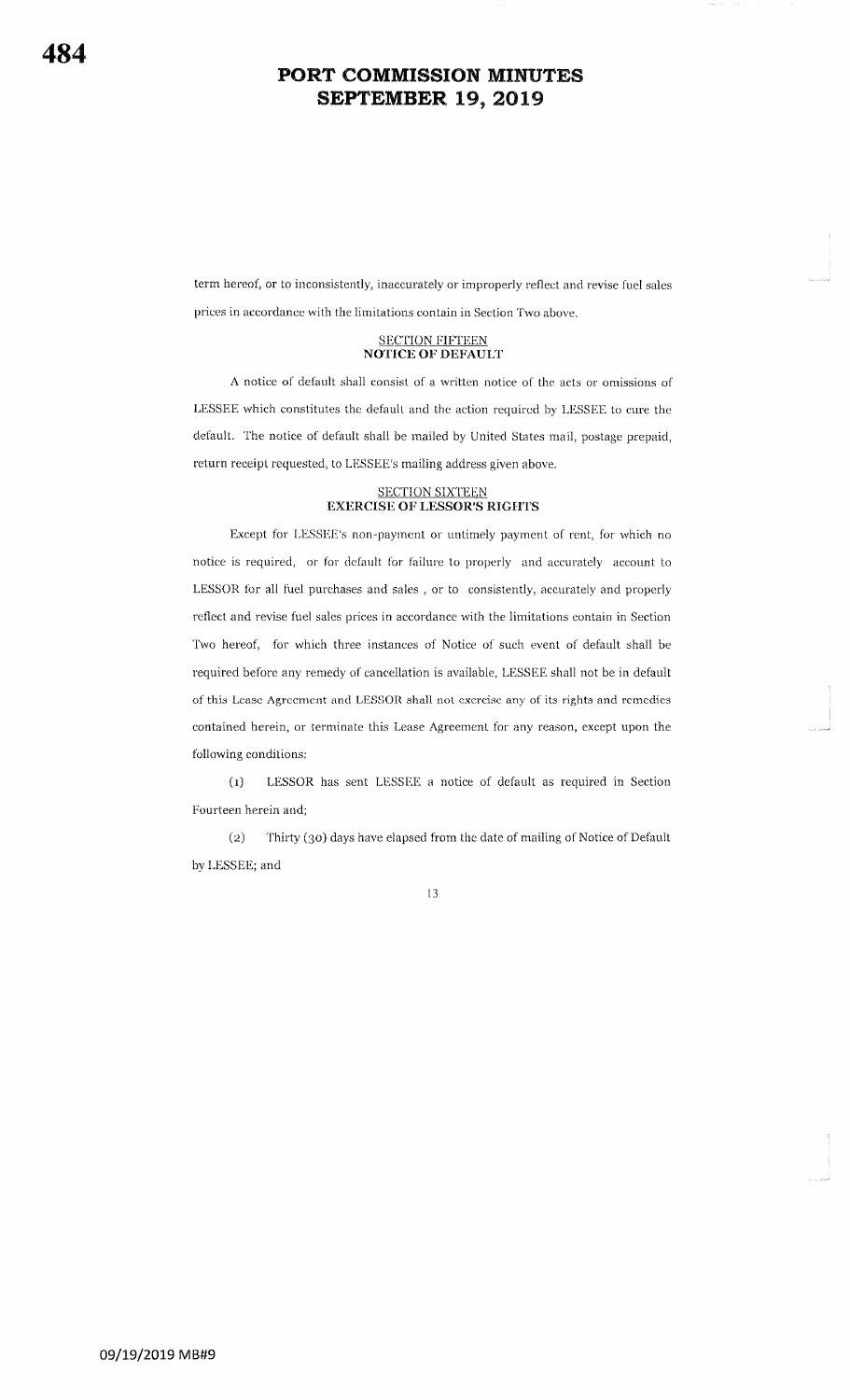(3) LESSEE has either; a) failed to cure the default within the said thirty (30) days, or, b) LESSEE has filed to make diligent efforts, in the sole judgment of the LESSOR, to cure the default within a reasonable time if the default cannot be cured with the said thirty (3o) days.

## <u>SECTION SEVENTEEN</u><br>DEFAULT

In the event LESSEE shall fail to cure a default of this lease within time allowed above or in the case of any default for failure to pay rent or properly account and report fuels matters, LESSOR shall have the right of immediate re-entry and may remove all persons and property from the premises; such property may be removed and stored in a public warehouse or elsewhere at the cost of, and for the account of LESSEE. Should LESSOR elect to re-enter, as herein provided, or should it take possession pursuant to legal proceedings, LESSOR mav terminate this lease.

## <u>SECTION EIGHTEEN</u><br>DISPOSITION OF IMPROVEMENTS ON TERMINATION OF LEASE

On termination of this lease for any cause, except upon total condemnation LESSOR shall become the owner of any building or improvements on the demised premises. All personal property located on the demised premises which is the property of the LESSEE shall remain the property of the LESSEE after termination of this lease, provided however that any such personal property not removed within thirty days oftermination of this lease shall be considered abandoned by LESSEE, and may be removed and discarded or otherwise dealt with by the LESSOR^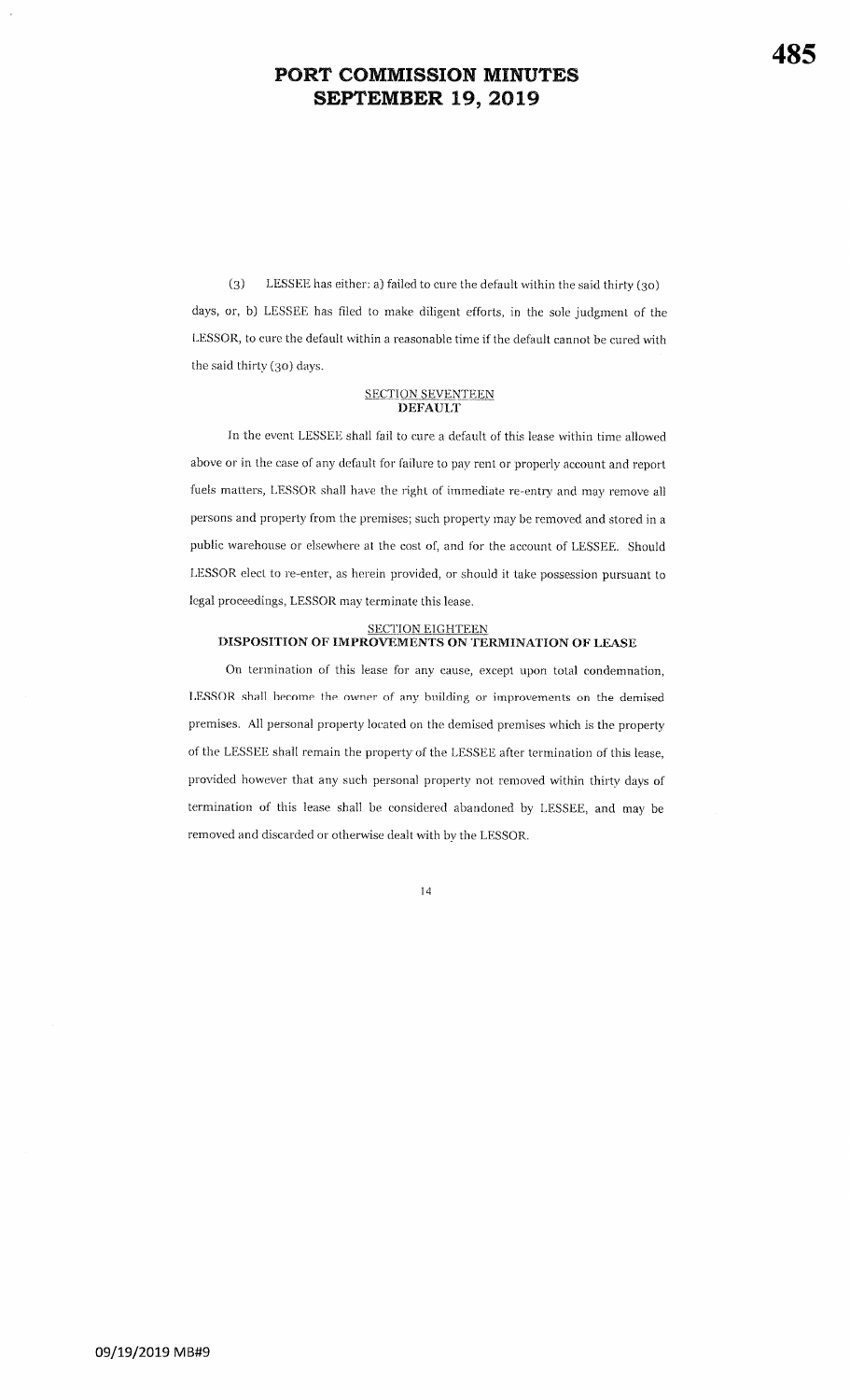#### <u>SECTION NINETEEN</u> GENERAL PROVISIONS

(A) Dispute Resolution. To the extent allowed by law all damages, costs and expenses, including reasonable attorney's fees and expert's fees, incurred by the port commission in a dispute involving this lease will be borne by the lessee if determined to be at fault in such dispute.

(B) Modification. No modification, termination or attempted waiver of this lease, or any provision thereof, shall be valid unless in writing signed by LESSOR and LESSEE.

(c) Waiver. The waiver, either expressed or implied, or lack of LESSOR's enforcement of any provision of this lease shall not operate or be construed as a waiver of any other or subsequent breach by LESSEE.

IN WITNESS WHEREOF, the parties have executed this lease on the day and year first above written.

### LONG BEACH PORT COMMISSION CITY OF LONG BEACH

 $\mathbf{By:}$   $\qquad \qquad \mathbf{By}$ Phil Kies, President

George Bass, Mayor

-l l

\*"-.i

Date of Execution

Date of Execution

LESSEE:

Brandon Boggess d/h/a Willie's Fuel and Bait, LLC, Lessee

I5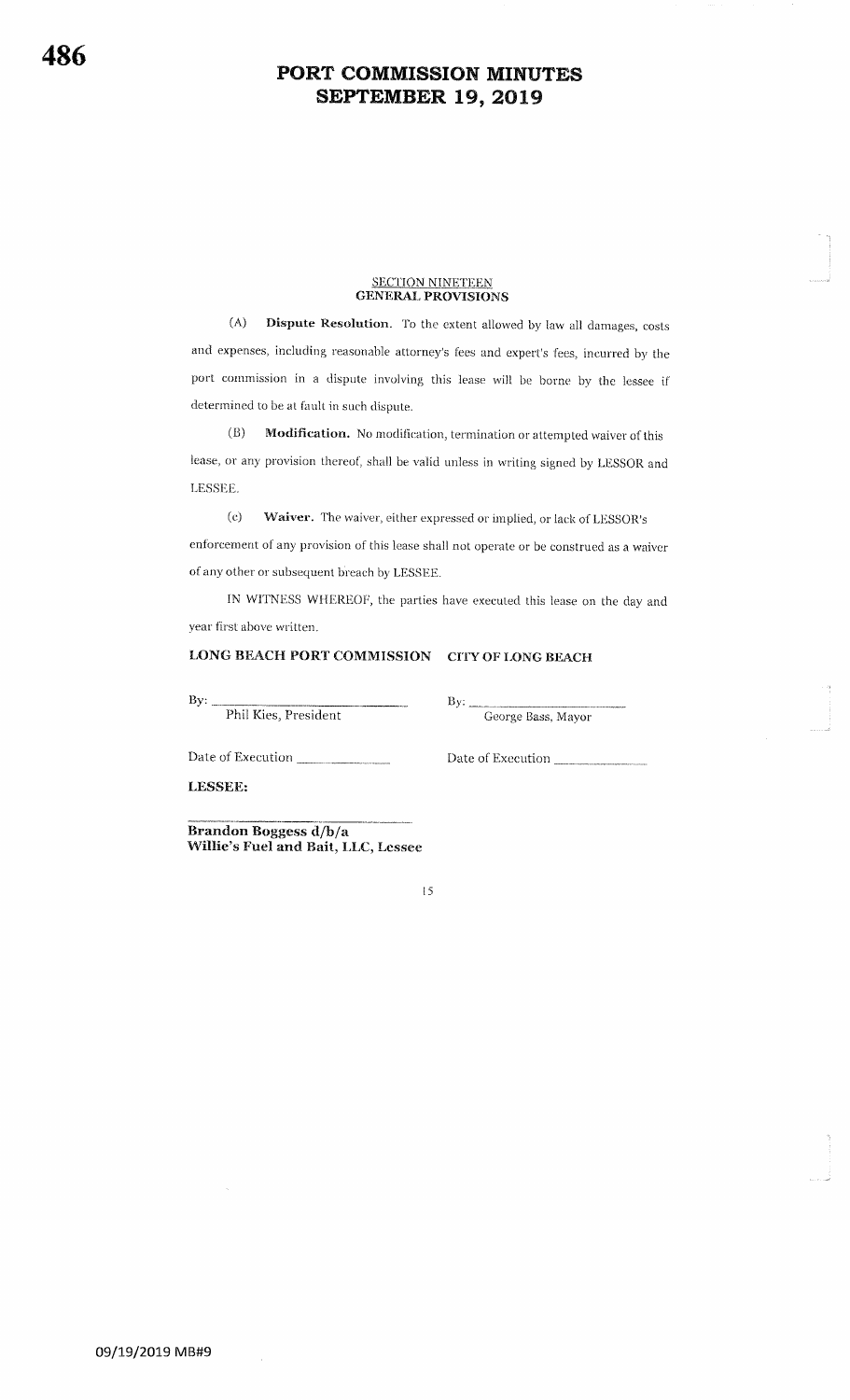STATE OF MISSiSSIPPICOUNTY OF HARRISON

PERSONALLY came and appeared before, the undersigned authority for said state of Willie's Fuel and and county, BRANDON BOGGESS, Bait, LLC, and who acknowledged that he executed and delivered the above andforegoing foregoing instrument on the day and year therein stated, as his act and deed having full authority to do so.

GIVEN under my hand and official seal of office on this the \_\_\_\_ day of

 $\frac{2019}{.}$ 

My Commission Expires:

Notary Public

STATE OF MISSISSIPPI

COUNTY OF HARRISON

PERSONALLY came and appeared before me, the undersigned Notary, George Bass, who after being duly sworn by me did state that he executed the above and foregoing document in his capacity as Mayor of the City of Long Beach, having been first duly authorized to do so by the Board of Aldermen of the City of Long Beach.

GIVEN under my hand and official seal of office on this the \_\_\_\_\_ day of

 $\frac{1}{2019}$ .

Notary Public

My Commission Expires:

l6

\*\*

Attorney Simpson apprised the commission the amendments contained in the aforesaid lease appear in Section Eight, clarifying the responsibilities of both lessor and lessee regarding repairs and destruction of improvements andequipment. After brief discussion, Commissioner Jones made motion seconded by Commissioner Hicks and unanimously carried to approve the aforesaidAmended Lease Agreement.

\*\*

\*\*\*\*\*\*\*\*\*\*\*\*\*\*\*\*\*\*\*\*\*\*\*\*\*\*\*\*\*\*\*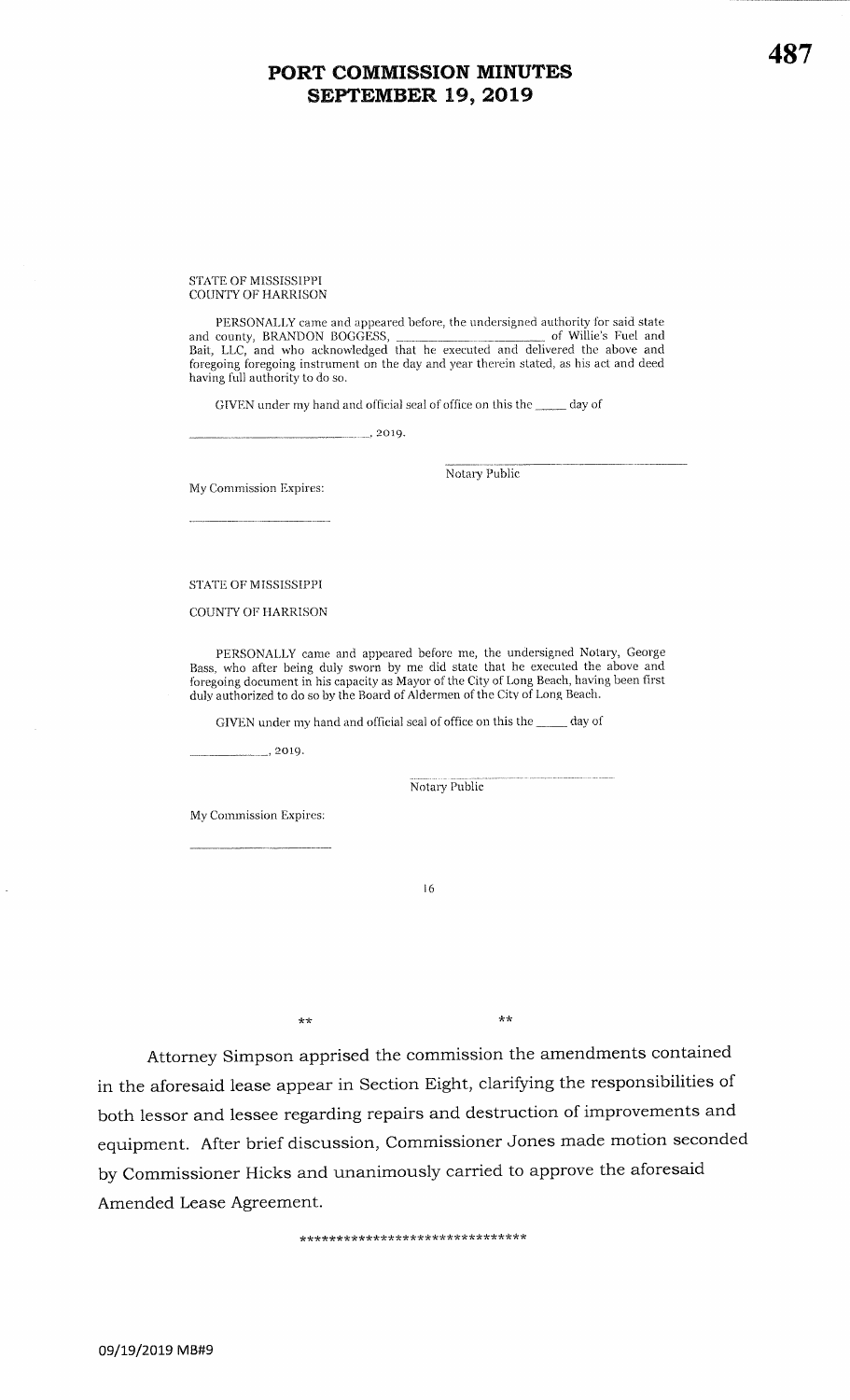follows: The commission recognized Bill Angley for the Harbormaster's report, as

### Harbor Master Report

### September 19, 2019

- a sidewalk from Harbor building to pier 2 has moved during storms consistently and needs to be replaced. Trip hazards are getting worse, due to undermining. Need to seek FEMA assistance for improvement project so that we can seal undermining. Have been looking at a foam application. A project is being put together to fix these issues and solve others to include benches, speed bumps, and striping
- a Working with Overstreet Engineering for a tidelands project to clear all these issues
- a The two small pavilions sustained minor damage to roofs and tables during Nate, The roofs have been repaired but no guarantee how long it will hold. We can include those two in the project with lnnovative builders to install sheet metal roofs. lf they are denied by FEMA though we will need to pay from some other funds.
- Cruisen the Coast this year will be tight with personnel I am requesting a few volunteers help the harbor achieve another great year for the parade. a
- Fuel Tank update: Gas and Diesei are pumping and certified a
- The Harbor Master building suffered some damage from past storms. Due the water a that was not sealed out there is mold and corrosion consuming the building. <sup>I</sup>am putting together a small FEMA project to fix these issues and help protect the health of all those that use our building.
- $\bullet$   $\;\;$  Working with budget and have found the need for a fund for storms that have no reimbursement to save yearly budget from suffering the costs. 2 time this budget we have incurred cost that need to be amended.

... .J

a 145 of 218 /LE htcdtlvd oo€- r|/EEp A\*PaA&EJ)

 $\star$ 

\*\*

There was no official action required or taken regarding the aforesaid report.

#### \*\*\*\*\*\*\*\*\*\*\*\*\*\*\*\*\*\*\*\*\*\*\*\*\*\*\*\*\*\*

There being no further business to come before the Port Commission at this time, Commissioner Hill made motion seconded by Commissioner Jernigan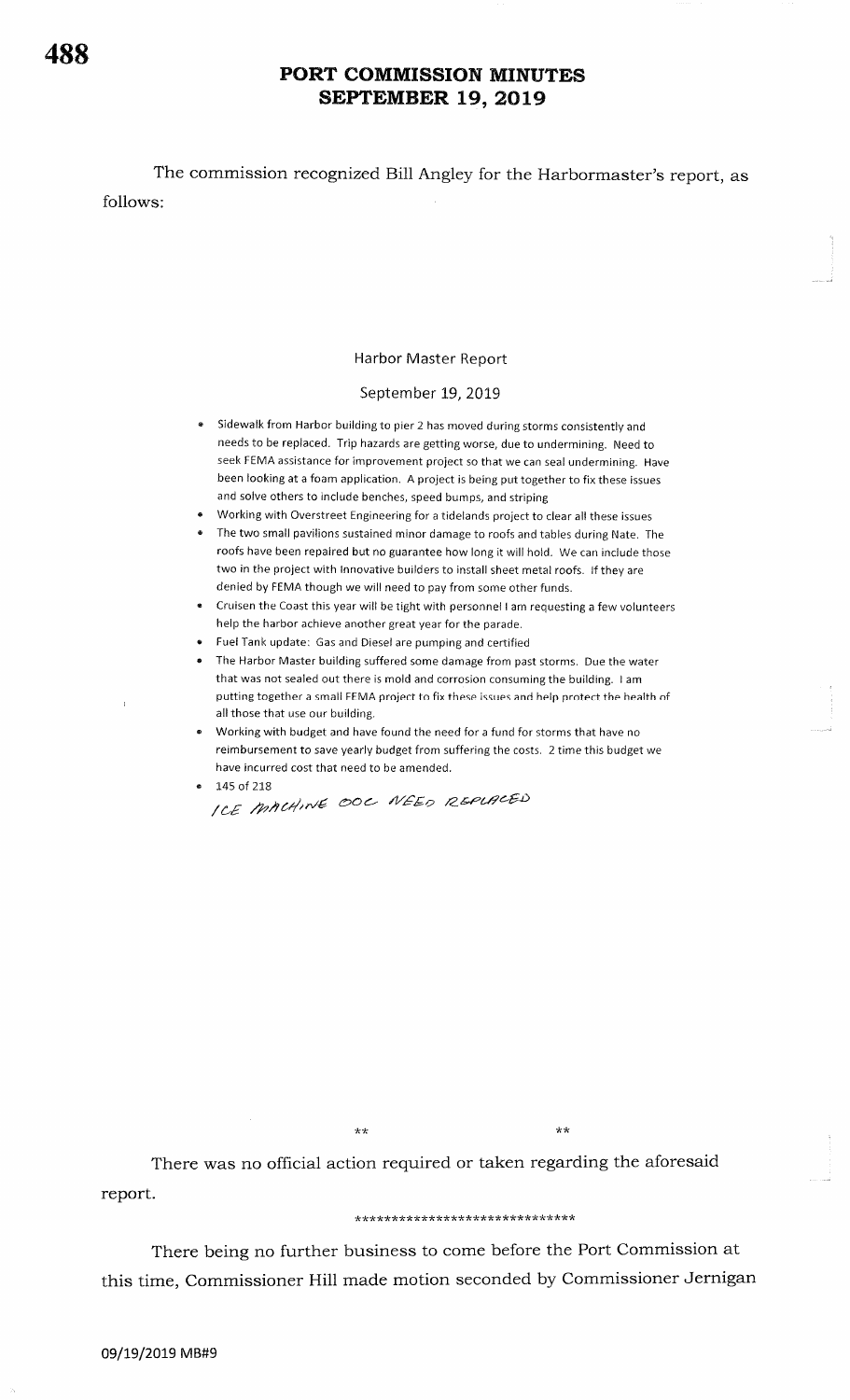and unanimously carried to adjourn until the next regular meeting in due course.

\*\*\*\*\*\*\*\*\*\*\*\*\*\*\*\*\*\*\*\*\*\*\*\*\*\*

APPROVED:

PHIL KIES, PRESIDENT

**DATE** 

ATTEST:

STACEY DAHL, CITY CLERK